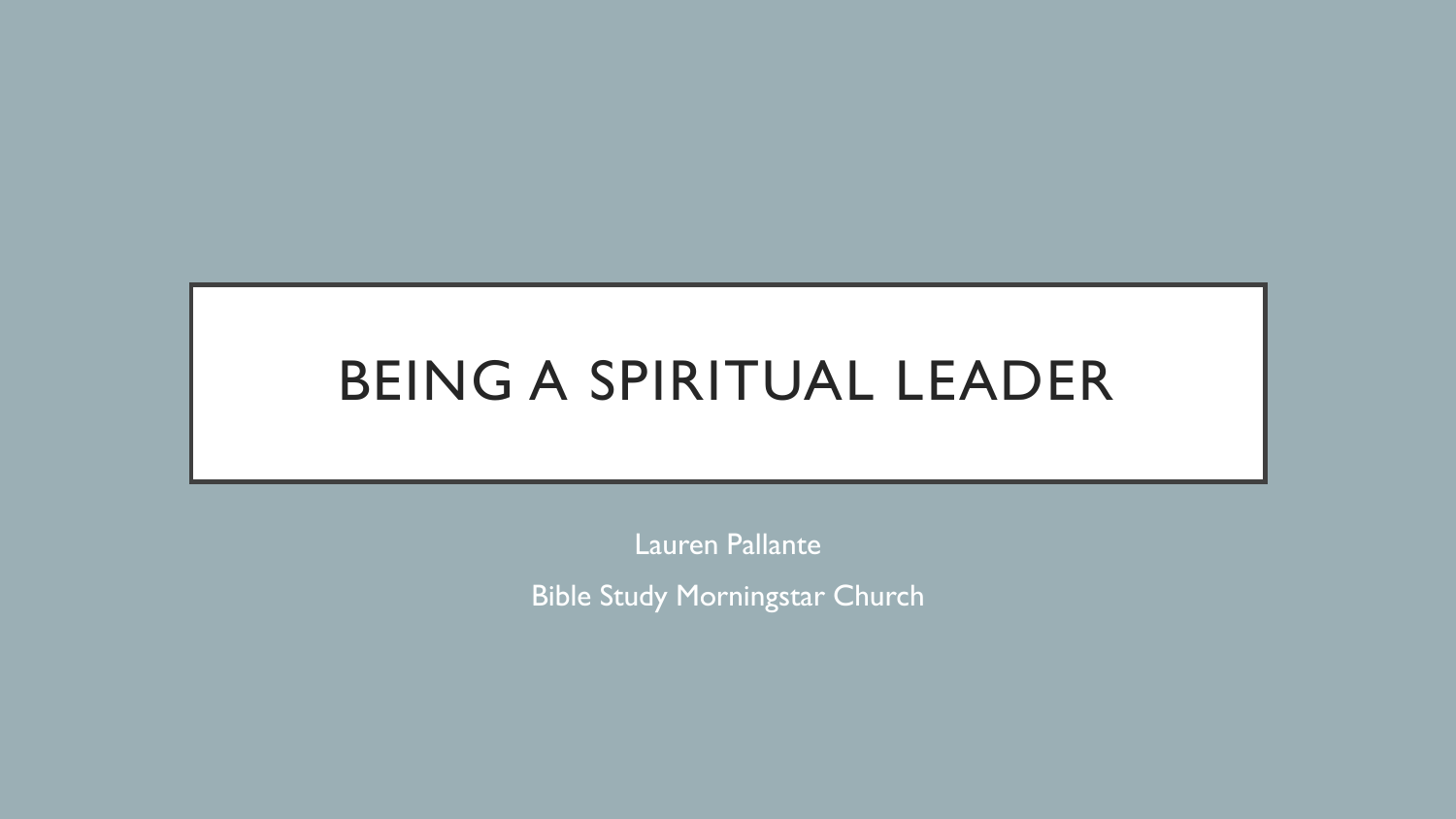#### LEADER

Someone who guides other people

66 Leadership is not about being in charge. Leadership is about taking care of those in your charge.

**Simon Sinek** 

startwithwhy.com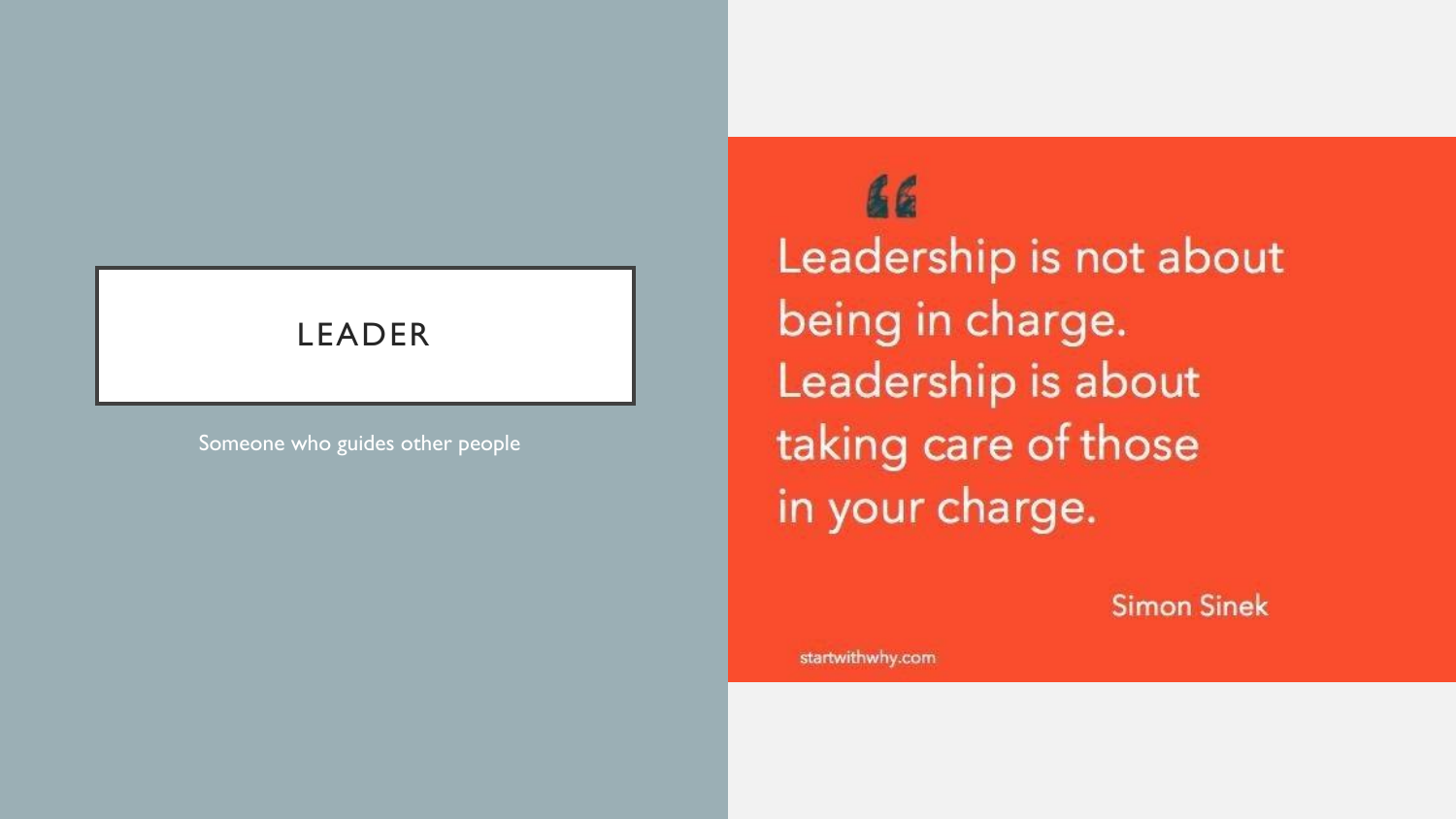

Idol worship Famine False Prophets **Division Attacks** 

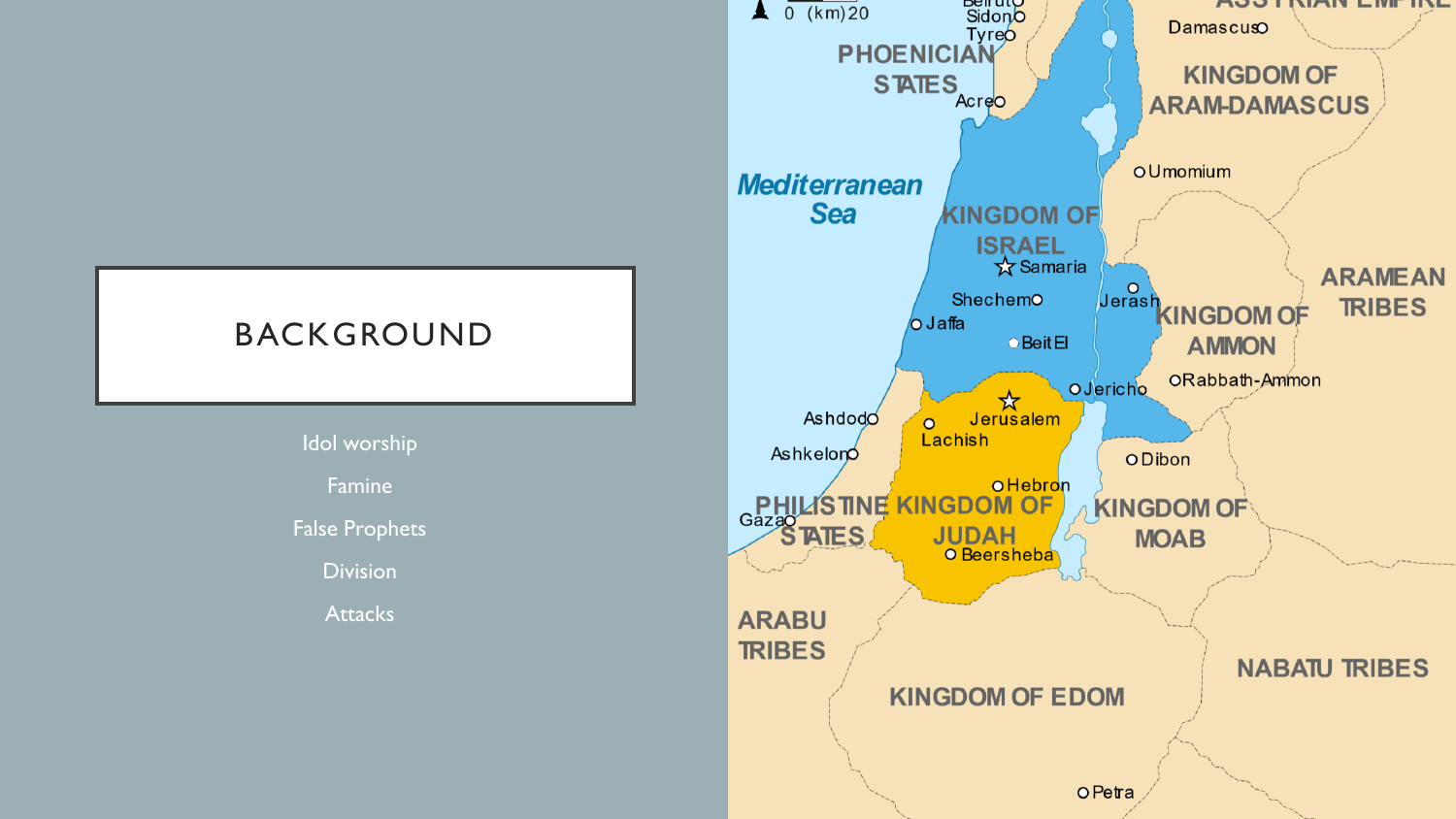#### I KINGS 18:5

Property before people

• And Ahab said unto Obadiah, Go into the land, unto all fountains of water, and unto all brooks: peradventure we may find grass to save the horses and mules alive, that we lose not all the beasts.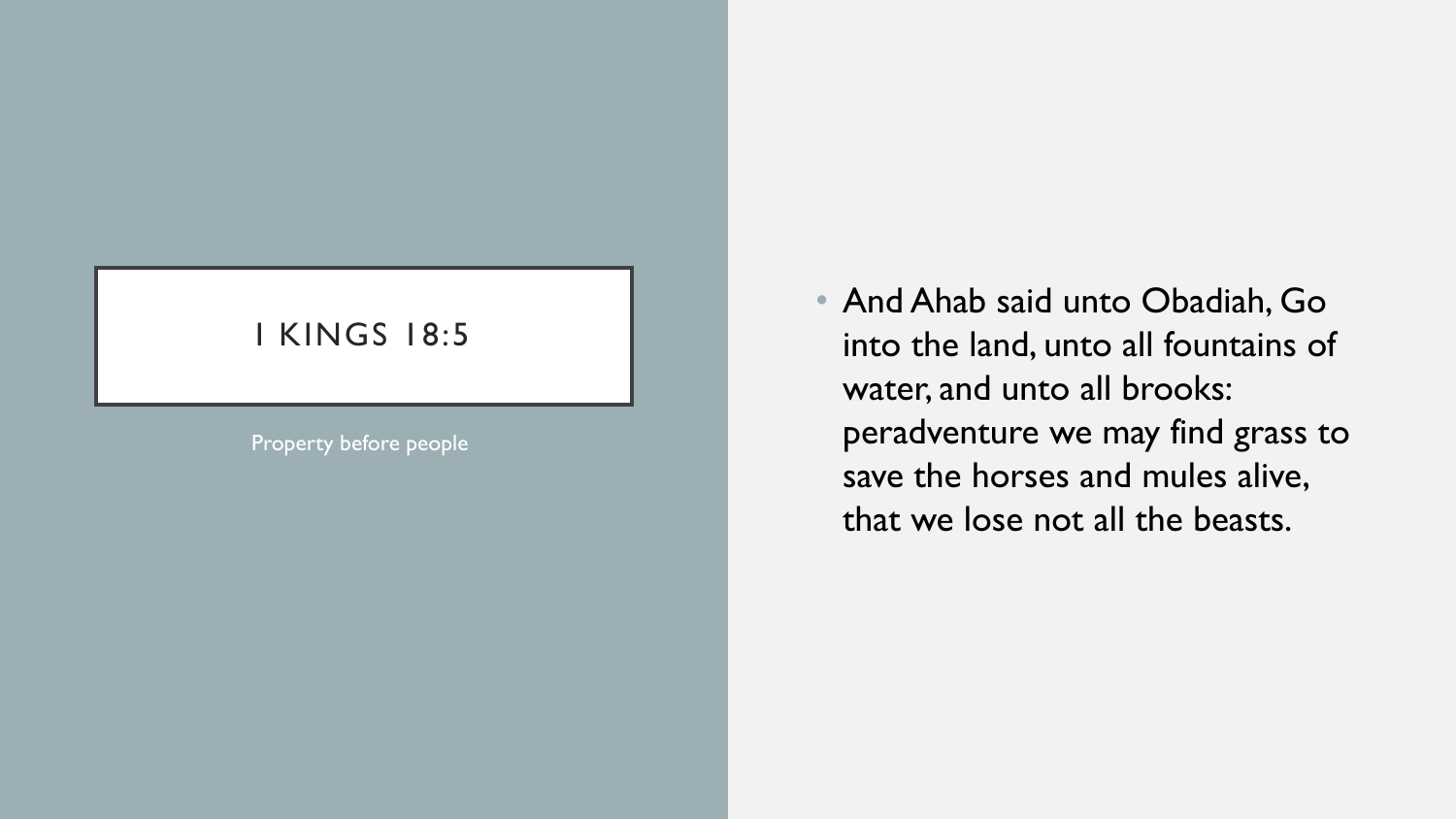#### MEAN WHAT YOU SAY

I Kings 18:15 - 16

- 15 And Elijah said, [As] the LORD of hosts liveth, before whom I stand, I will surely shew myself unto him to day.
- 16 So Obadiah went to meet Ahab, and told him: and Ahab went to meet Elijah.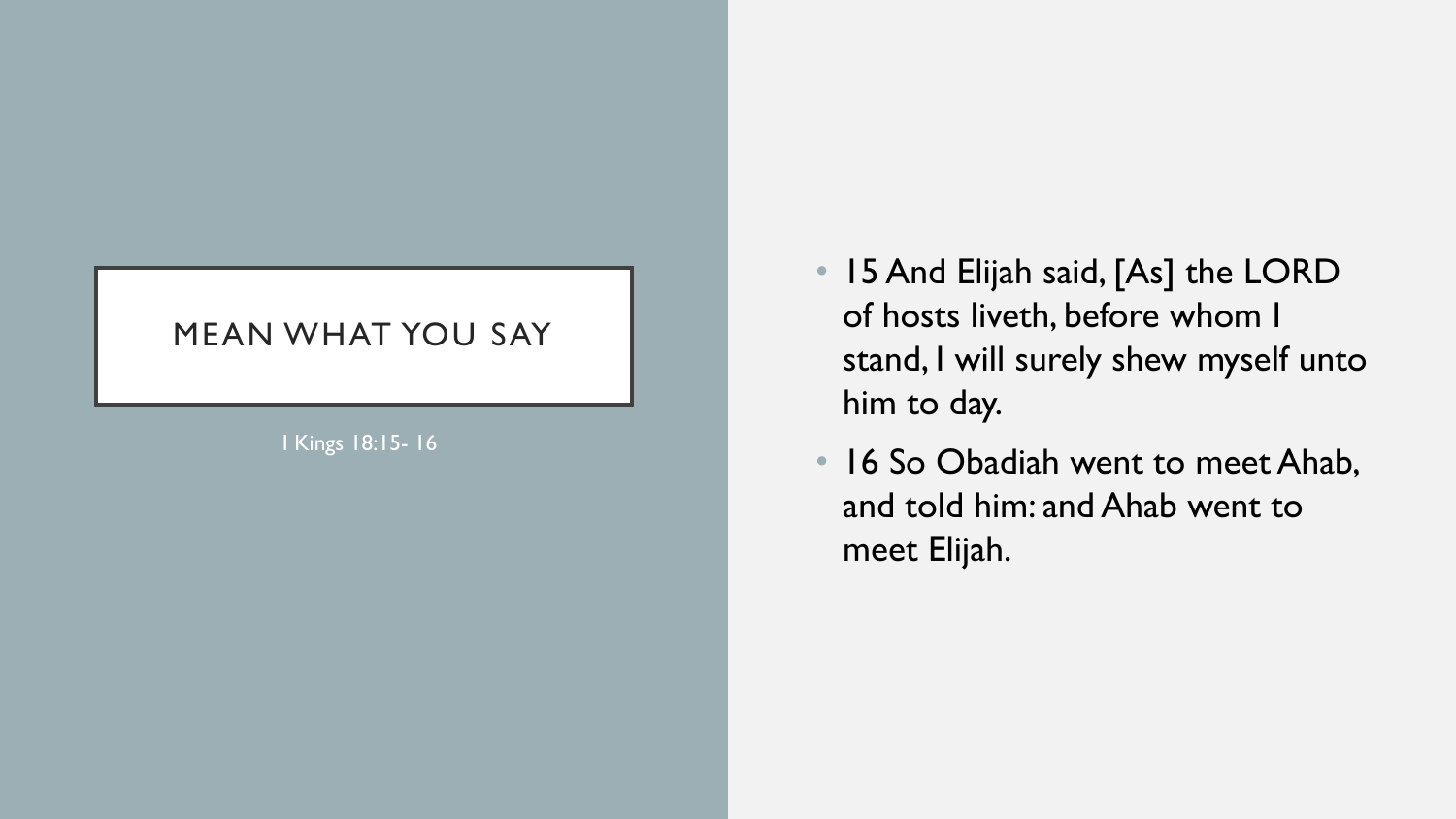### HOME FIRST

I Kings 18

• 18 And he answered, I have not troubled Israel; but thou, and thy father's house, in that ye have forsaken the commandments of the LORD, and thou hast followed Baalim .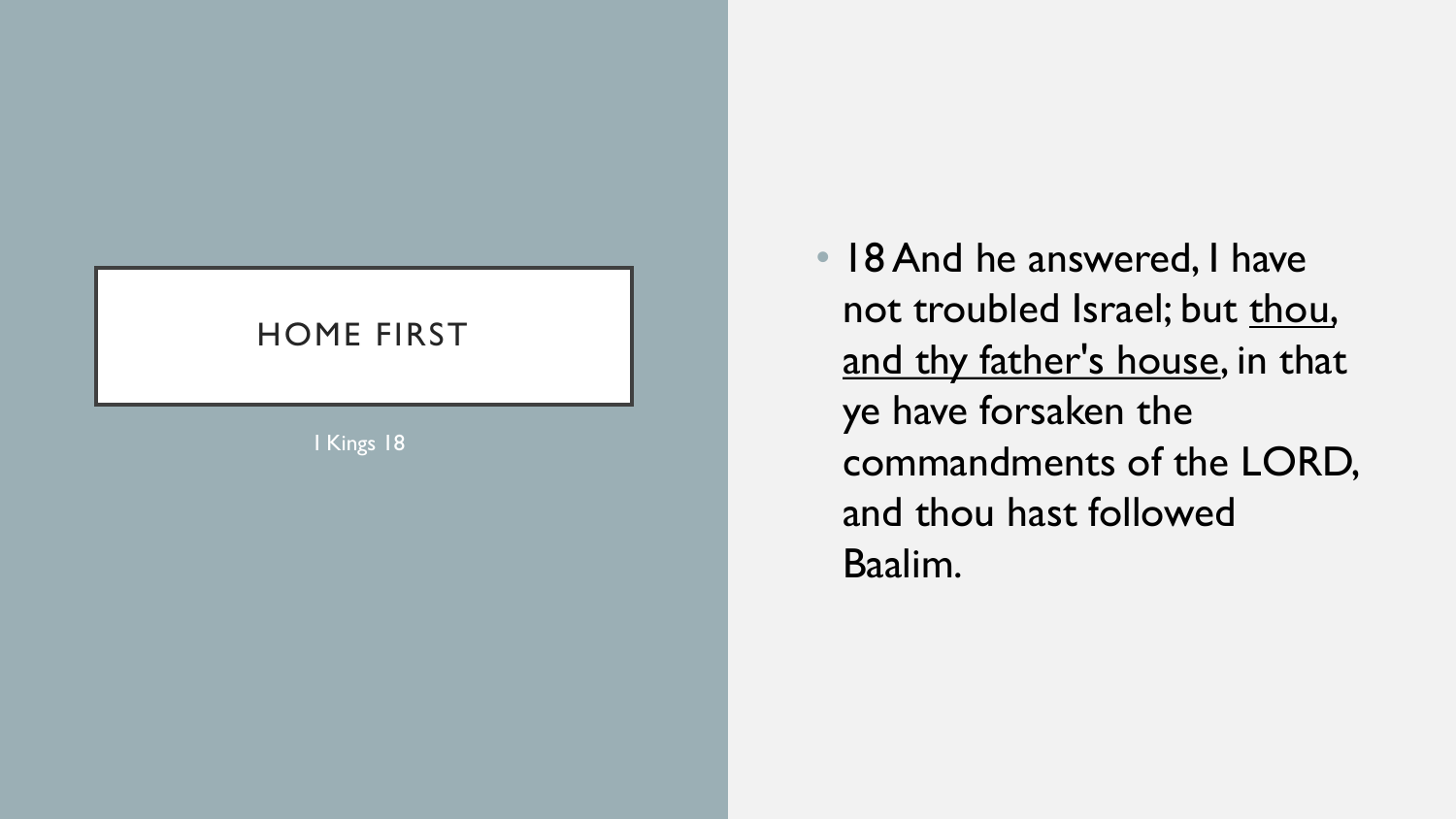#### **CHARACTER**

Shopping Cart Test

There is no dire emergency.

Do you accept your duty to return the cart even though you gain nothing?

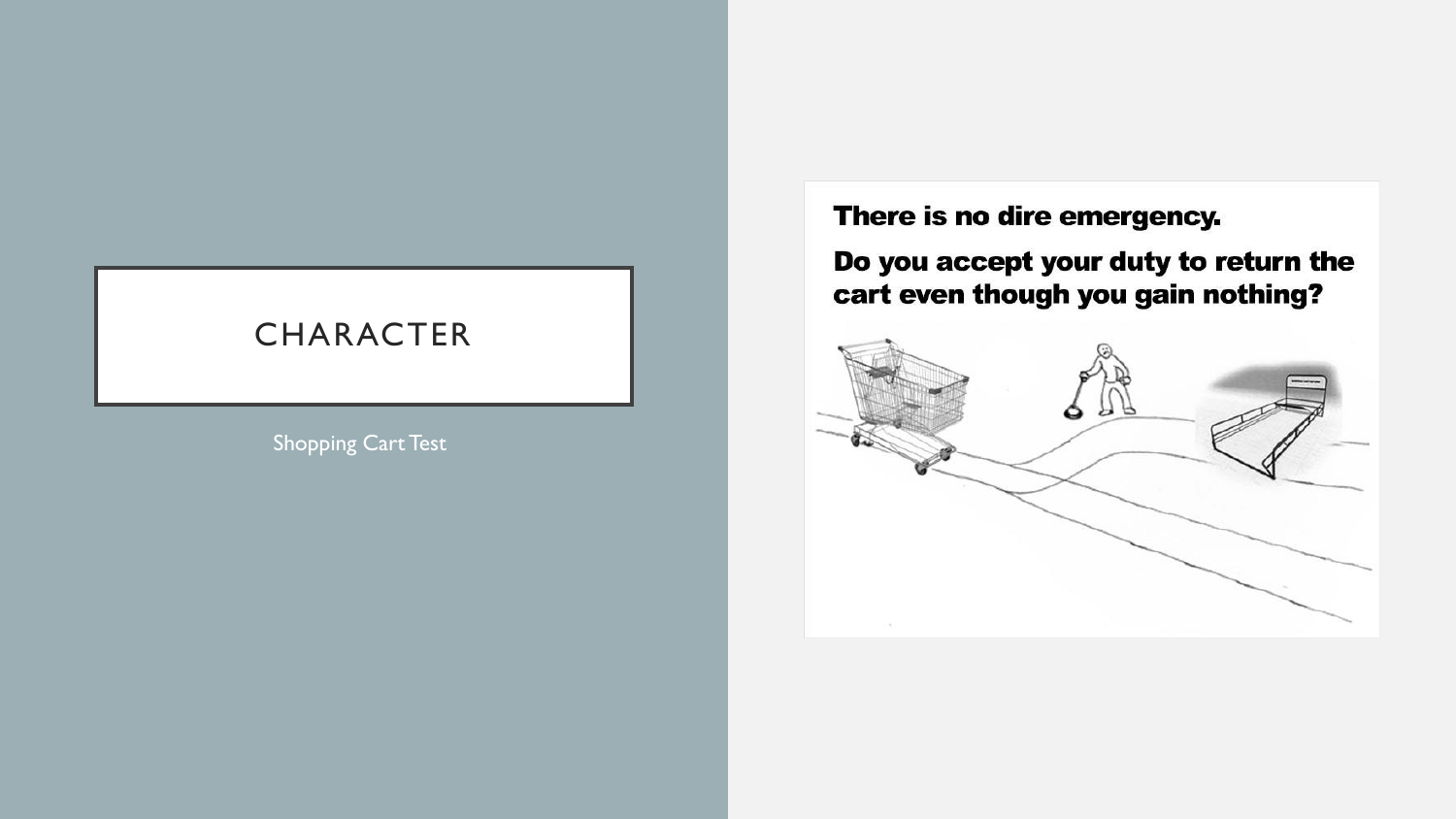# DECISIVE

I Kings 18:21

• 21 And Elijah came unto all the people, and said, How long halt ye between two opinions? if the LORD [be] God, follow him: but if Baal, [then] follow him. And the people answered him **not a word.**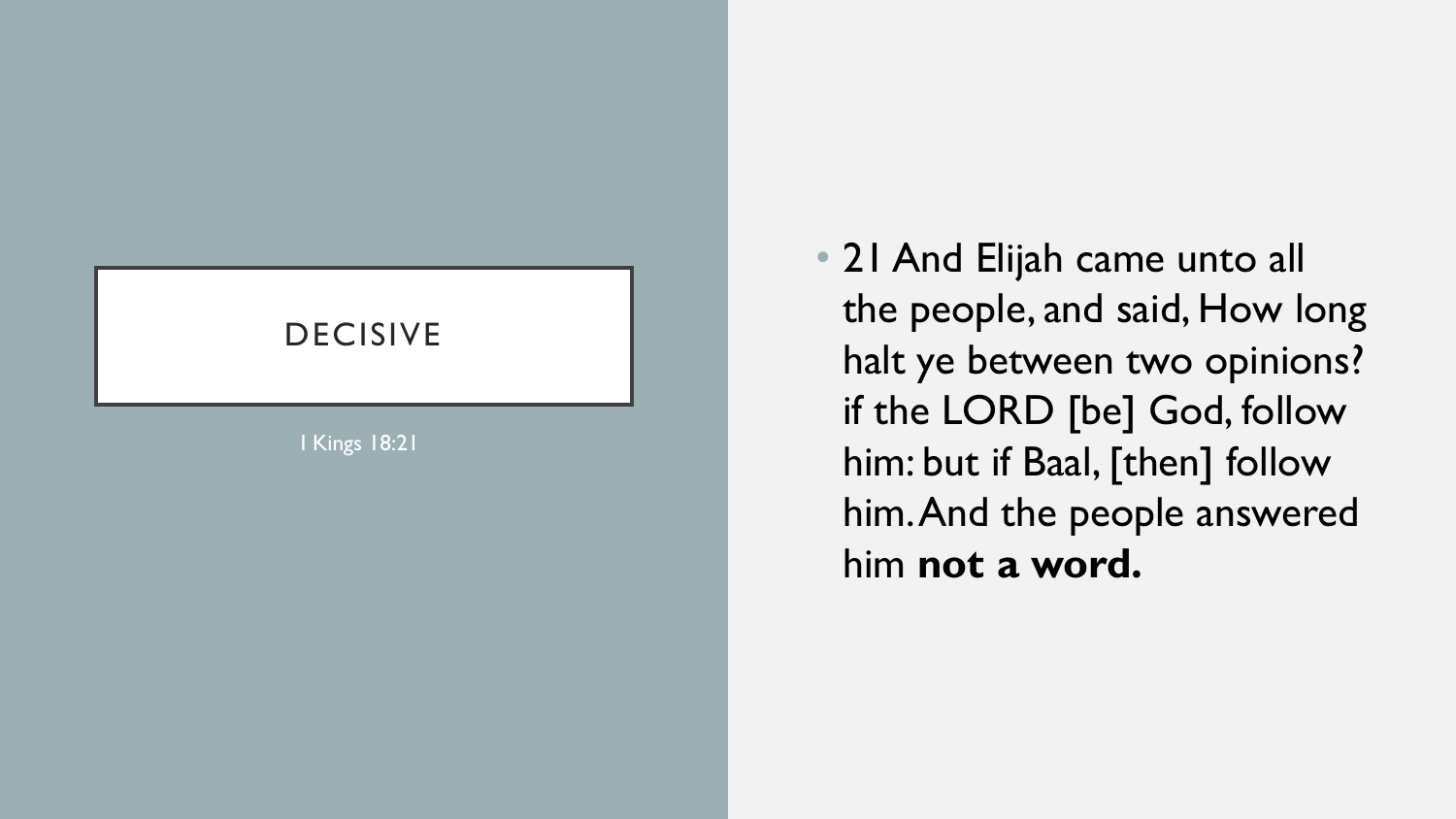#### WALK THE TALK

I Kings 18:24

• 24 And call ye on the name of your gods, and I will call on the name of the LORD: and the God that answereth by fire, let him be God. And all the people answered and said, It is well spoken.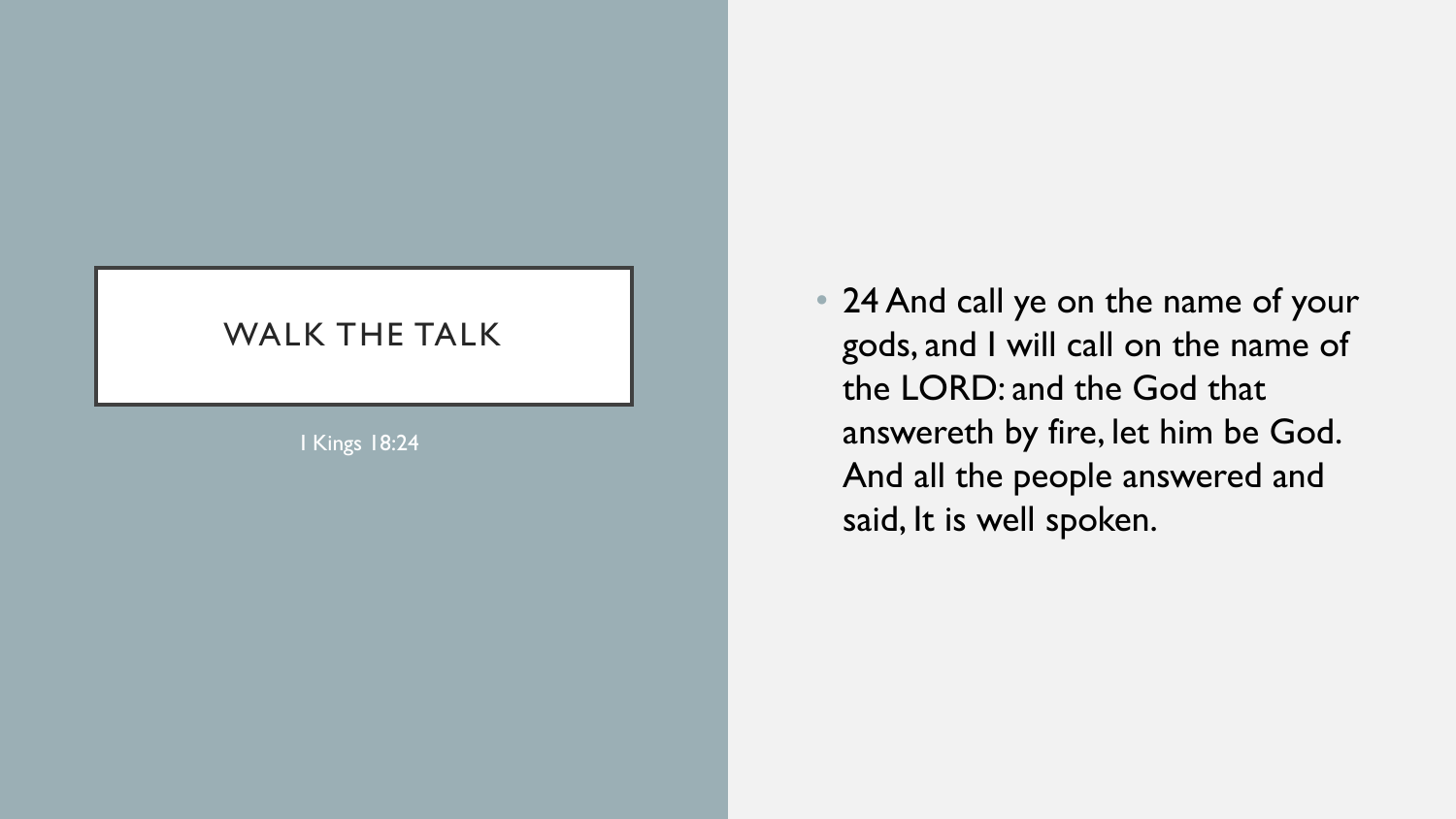## RESPOND

I Kings 18:29

• 29 And it came to pass, when midday was past, and they prophesied until the [time] of the offering of the [evening] sacrifice, that [there was] **neither voice, nor any to answer, nor any that regarded.**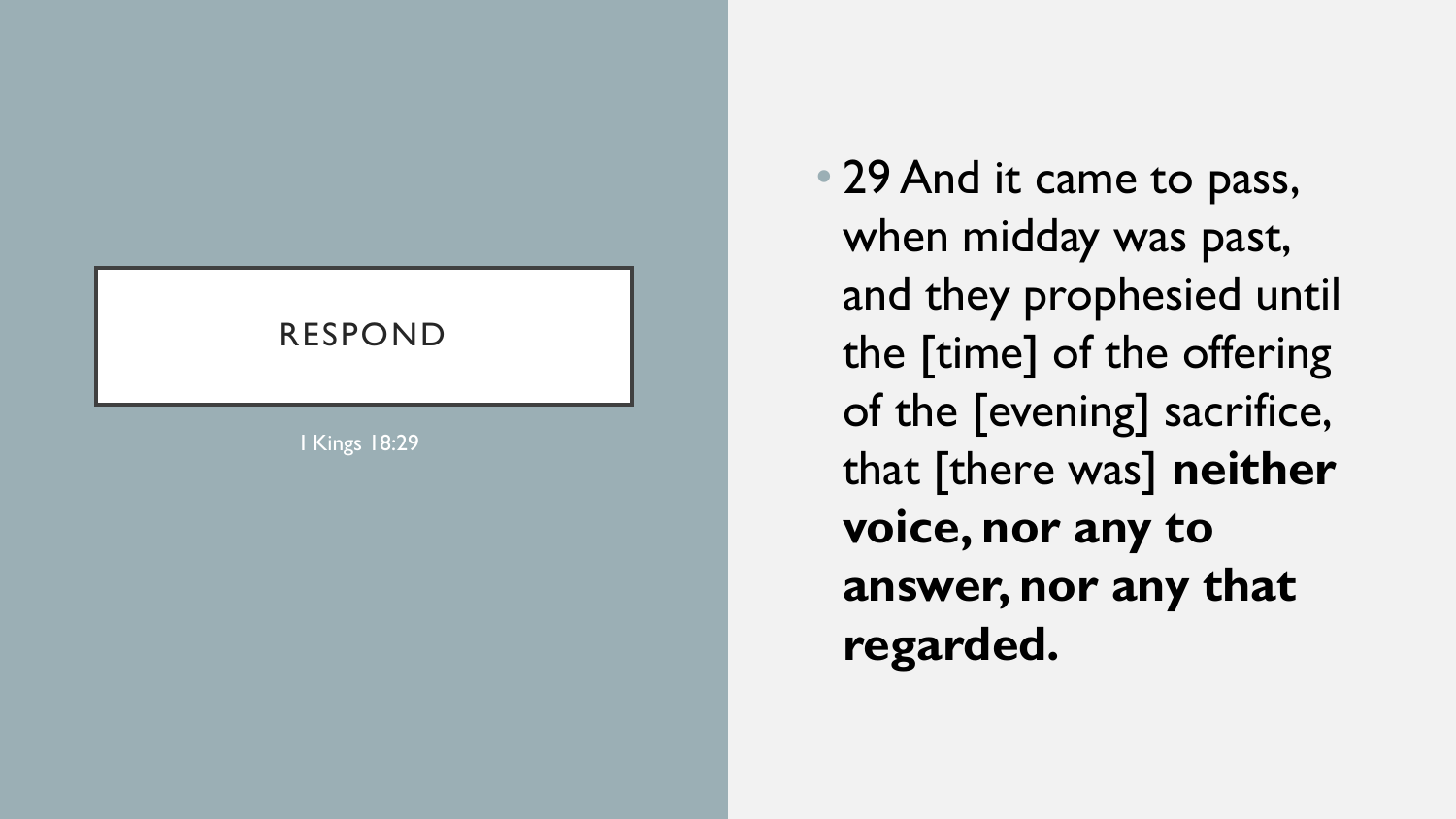#### TAKE ACTION

I Kings 18:37

• 37 Hear me, O LORD, hear me, that this people may know that thou [art] the LORD God, and [that] thou hast turned their heart back again.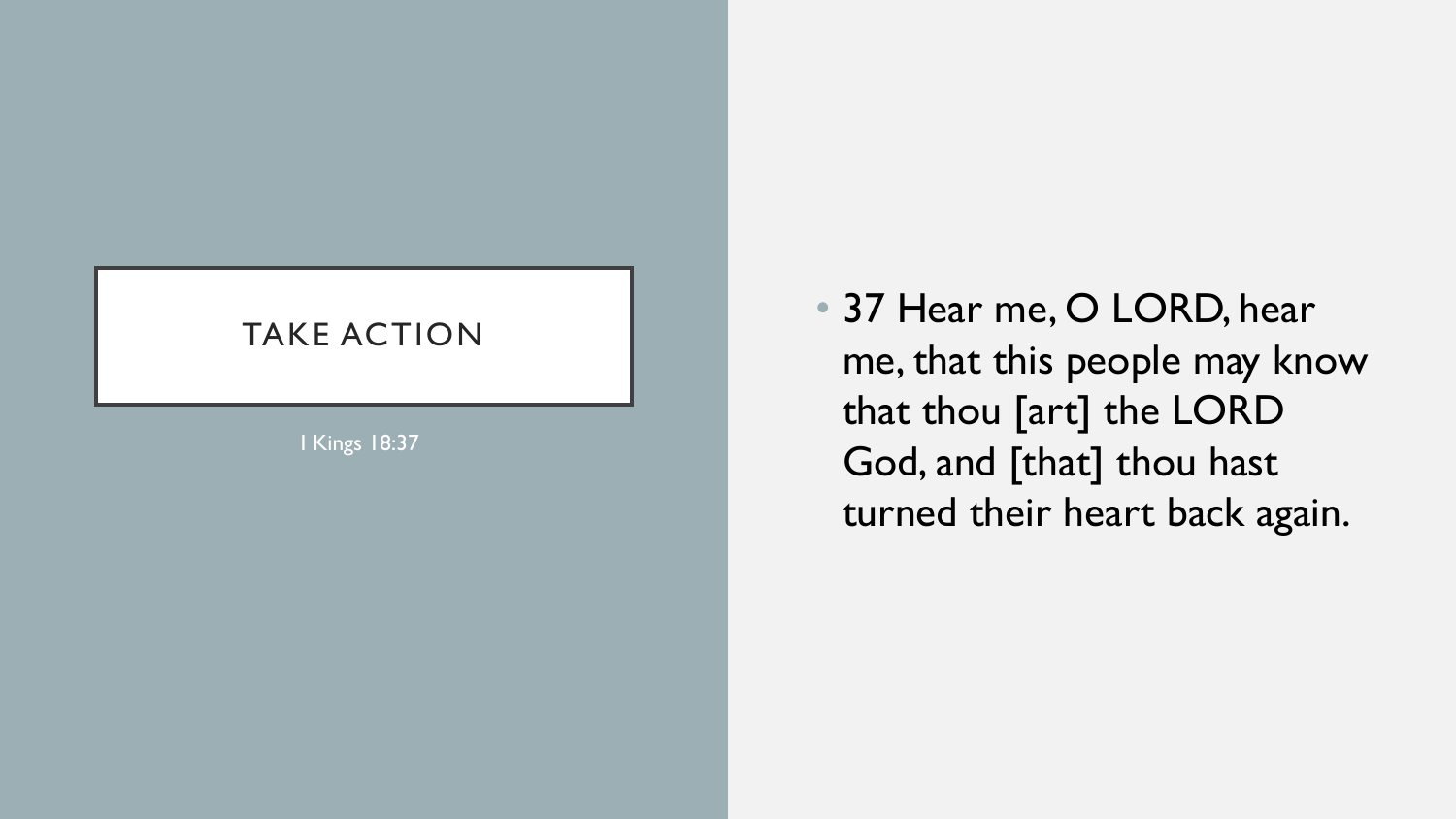# EMPOWER

I Kings 18:40

• 40 And Elijah said unto them, Take the prophets of Baal; let not one of them escape. And they took them: and Elijah brought them down to the brook Kishon, and slew them there.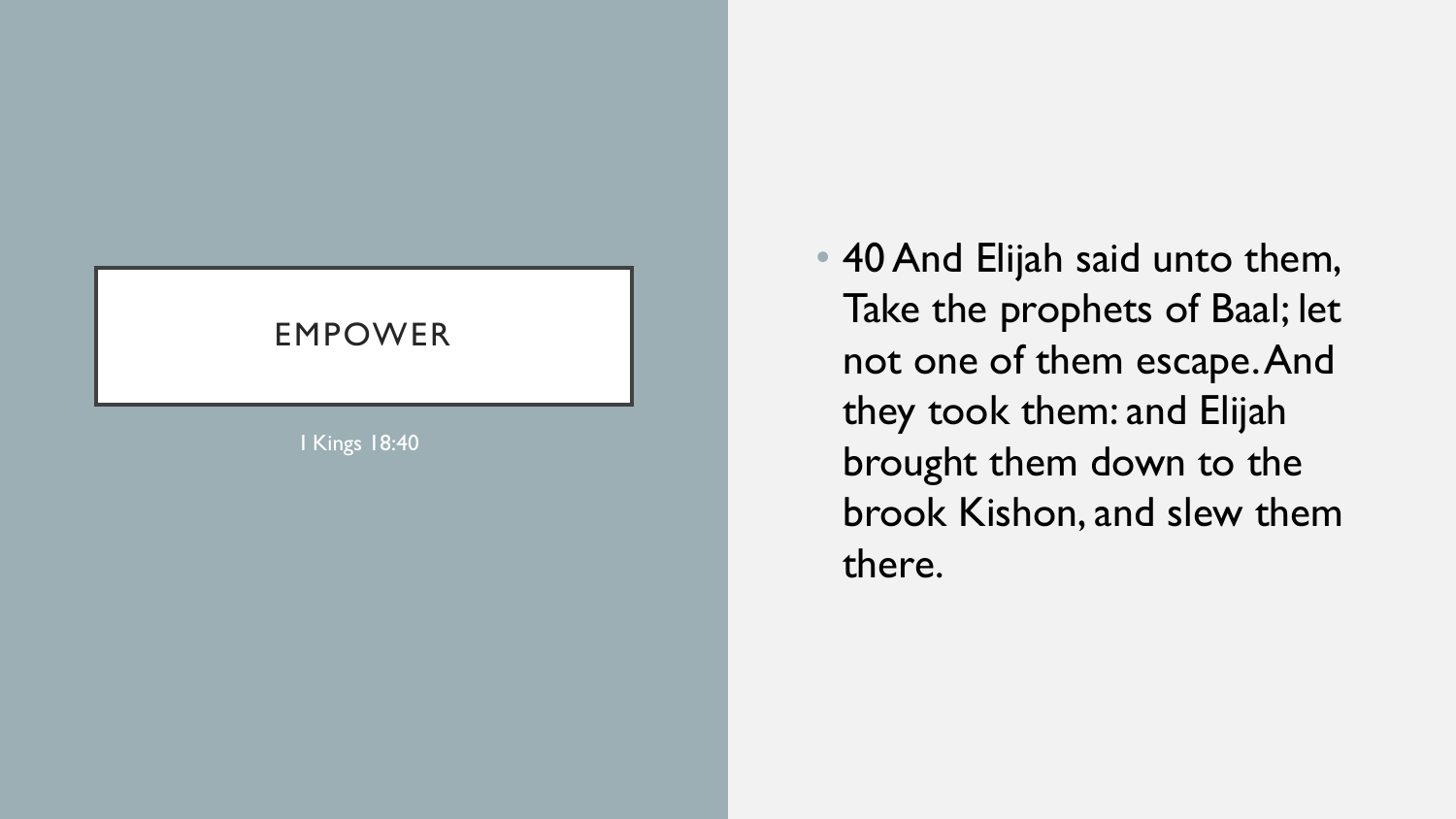#### THEY NEEDED THE VOICE OF A LEADER TO **EMPOWER**THEM

#### THEY NEEDED THE VOICE OF A PROTECTOR TO **EMPOWER**THEM

#### THEY NEEDED THE VOICE OF THE CORRECTOR TO **EMPOWER** THEM

# THEY NEEDED THE VOICE OF LEADER SO THEY COULD SAY THIS IS WHAT THE FATHER SAID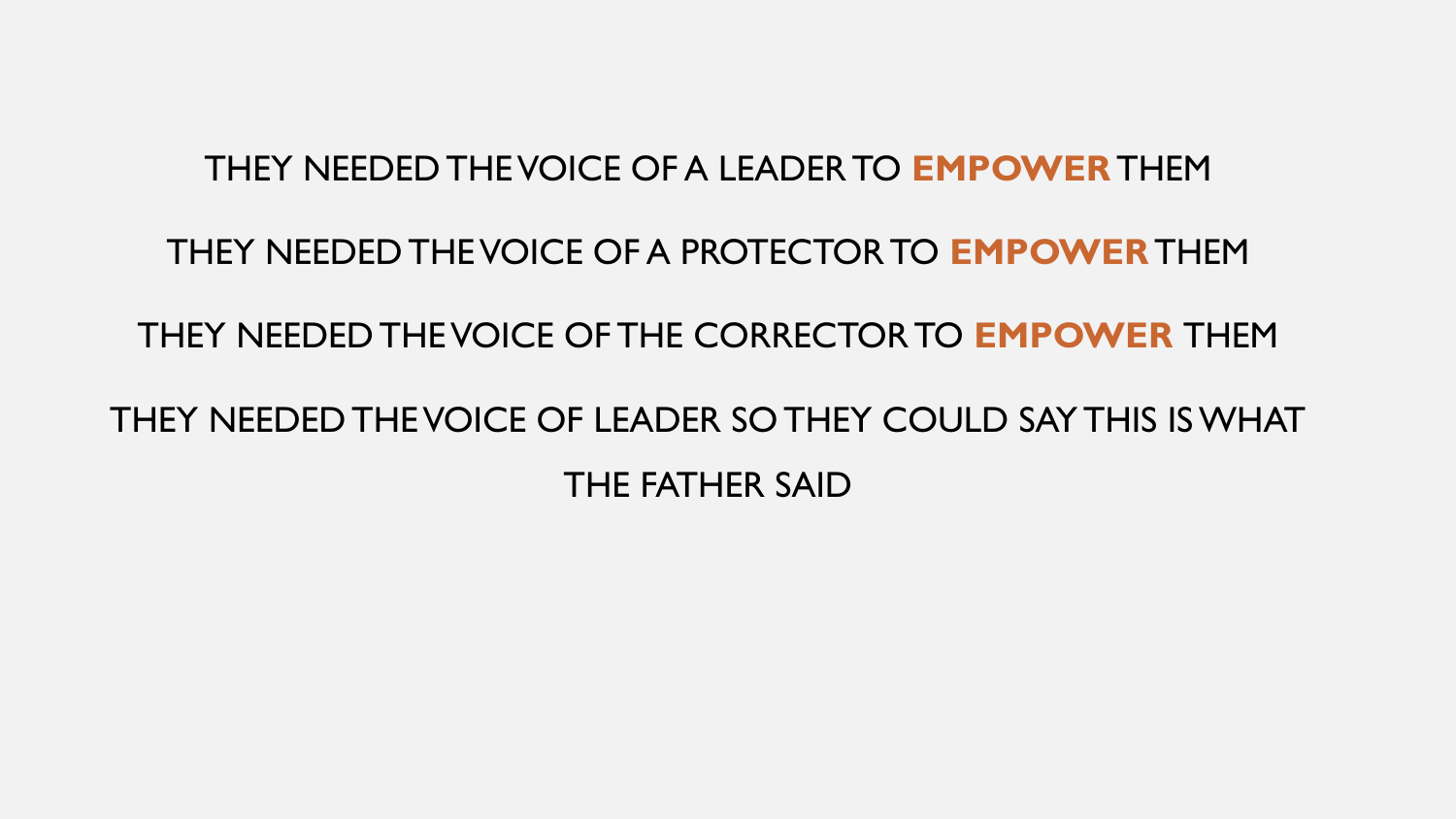

• 41 And Elijah said unto Ahab, Get thee up, eat and drink; for [there is] a sound of abundance of rain.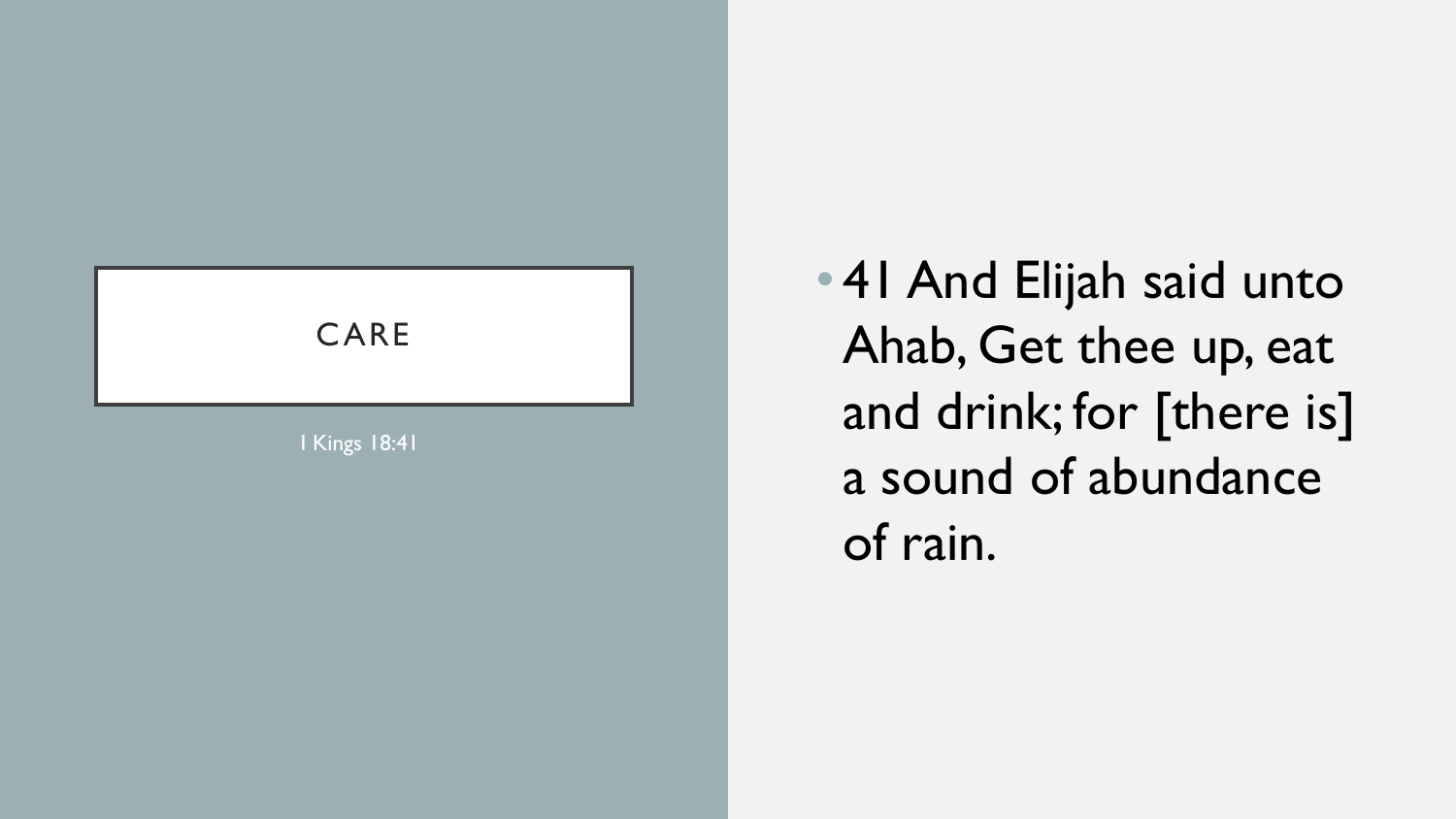#### DO NOT GIVE UP

I Kings 18:46

• 46 And the hand of the LORD was on Elijah; and he girded up his loins, and ran before Ahab to the entrance of Jezreel.